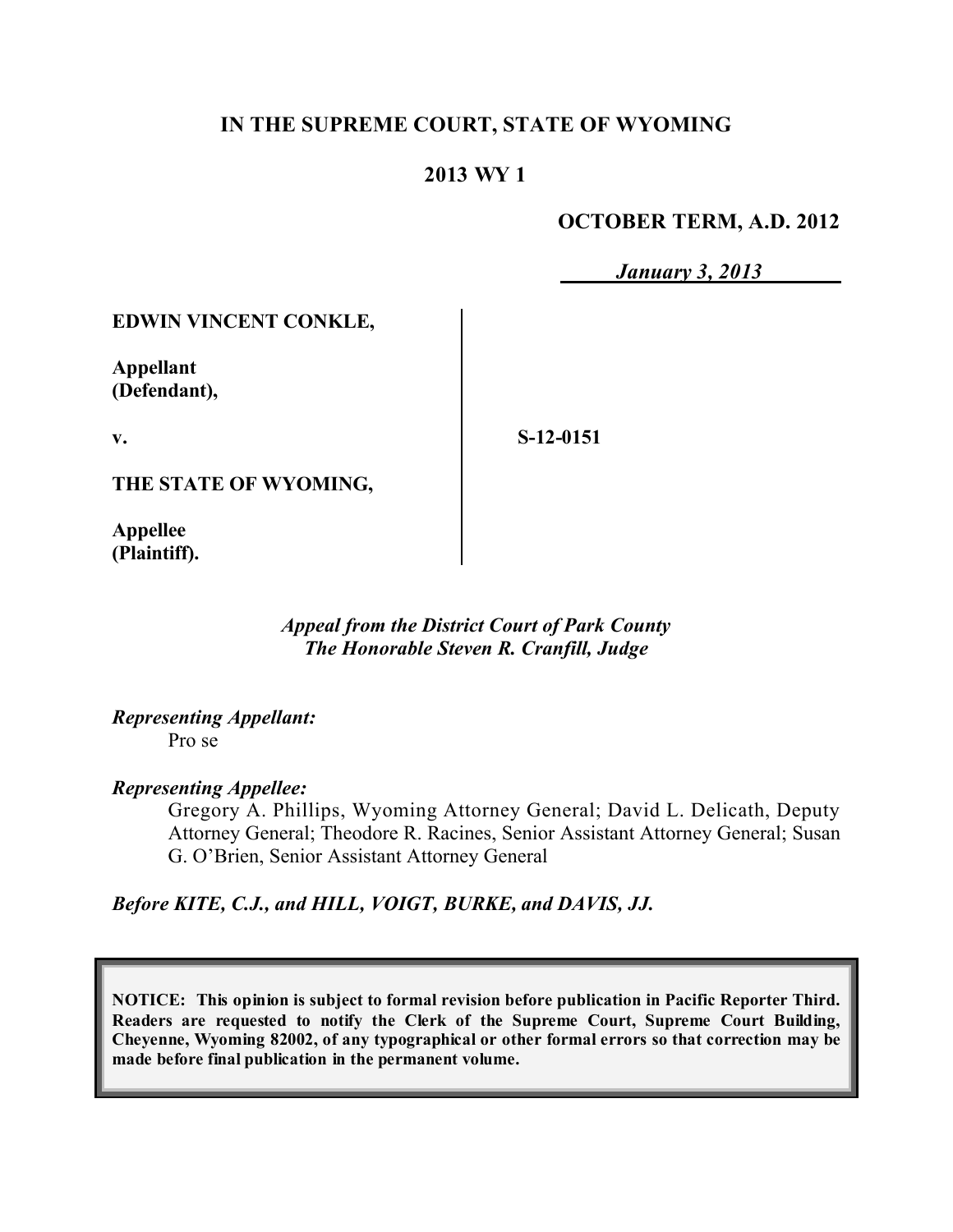### **DAVIS**, Justice.

[¶1] Slightly less than one year after his conviction for first-degree sexual abuse of a minor, Appellant Edwin Conkle filed a pro se motion for a reduction of his sentence. He now seeks review of the district court's denial of that motion. We will affirm.

#### **ISSUE**

[¶2] Without identifying any legal issue, Mr. Conkle offers us only the information he presented to the district court in conjunction with his motion, and asks that we reduce his sentence. We will construe his filing as a request that we determine whether or not the district court abused its discretion in denying his motion for a reduction of his sentence.

#### **FACTS**

[¶3] In mid-September 2010, 39-year-old Mr. Conkle was working as an apartment manager for the Lockhart Inn in Cody. An 8-year-old girl and her father were staying in one of the apartments. On September 13, after having a drink in that apartment with Mr. Conkle, the girl's father had to leave for approximately thirty minutes to run some errands. Mr. Conkle offered to stay and watch Sponge Bob cartoons with the child while the father was gone.

[¶4] Before the girl's father returned, Mr. Conkle interrupted her dinner of pizza rolls and allegedly penetrated her vagina both digitally and lingually. She reported that abuse to her father, who in turn reported the matter to the Cody Police Department. Following a brief investigation, the Park County Attorney charged Mr. Conkle with a single count of first-degree sexual abuse of a minor under Wyo. Stat. Ann.  $\S$  6-2-314 (a)(i) and (b) (LexisNexis 2011), an offense carrying a 50-year maximum term of imprisonment.

[¶5] In late March of 2011, Mr. Conkle and the prosecutor reached a plea agreement and jointly moved for the preparation of a presentence investigation report prior to a combined change of plea and sentencing hearing. The substance abuse assessment portion of the report addressed Mr. Conkle's alcohol dependence and noted that he was neither able to recognize nor manage his impulse to drink and the circumstances that posed a high likelihood of triggering a relapse. Consequently, the assessment recommended that he receive high intensity residential treatment, followed by no less than one year of aftercare.

[¶6] The probation officer who prepared the presentence report concurred with the substance abuse assessment and concluded that incarceration was the most appropriate sentence. She noted that he showed little interest in getting therapy or addressing his substance abuse issues, that he was capable of hurting himself and others if he acted on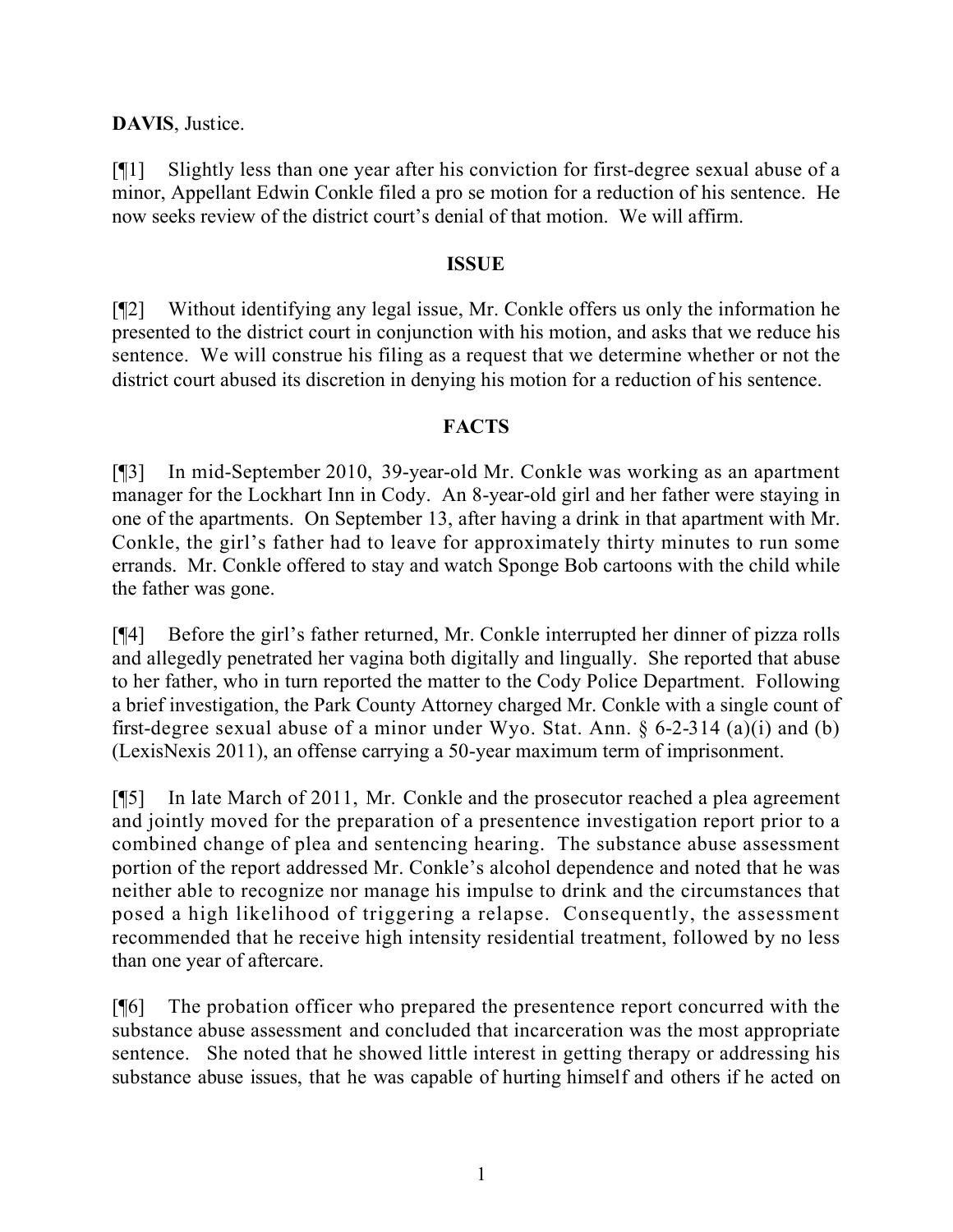his aggressive impulses, and that it therefore "may be necessary to protect him from himself and to protect others around him."

[¶7] The parties' plea agreement called for Mr. Conkle to enter a no contest plea to the charged offense and for a stipulation that the affidavit of probable cause filed in support of that charge would constitute the factual basis for his plea. There was no agreement to a recommended sentence, but the parties anticipated that Mr. Conkle would argue for probation and that the prosecutor would argue for a prison sentence of twenty to twentyfive years.

[¶8] At the combined change of plea and sentencing hearing, Mr. Conkle's counsel called four witnesses: Mr. Conkle's father, mother, wife, and daughter. Collectively they portrayed him as an exceptionally caring and involved family man, husband and father. They told the district judge that his entire family needed him at home, especially his daughters and his wife, who suffered from multiple sclerosis. The victim's father briefly noted the emotional difficulties he and his daughter had experienced and still experienced as a result of Mr. Conkle's sexual abuse despite their participation in counseling.

[¶9] As anticipated, the prosecutor asked the court to sentence Mr. Conkle to twenty to twenty-five years in prison, far less than the statutory maximum of fifty years. Mr. Conkle's attorney asked for a suspended sentence and a long term of intensive supervised probation or, alternatively, either a split sentence or a much shorter penitentiary sentence of three to five years. The district court, after noting that it had considered the plight of Mr. Conkle's family and the life-changing harm he had caused to his young victim, imposed a penitentiary sentence of not less than fifteen nor more than twenty years.

[¶10] In May of 2012, Mr. Conkle filed a timely pro se motion for a sentence reduction, asserting that a sentence reduction was warranted by his good behavior in prison, including his completion of programs relating to anger management, community mindedness, and victim awareness. He claimed that those programs had given him insight into the impact of alcohol on his life. Mr. Conkle also suggested that his inability to assist his wife and daughter with their burdens while he was incarcerated further justified a sentence reduction. After reviewing the record in his case, the motion, and the documents accompanying that motion, the district court denied the motion, concluding that the sentence Mr. Conkle "received as a result of his plea deal was exceptionally reasonable under the circumstances."

# **STANDARD OF REVIEW**

[¶11] Trial courts enjoy broad discretion to decide whether to reduce a criminal defendant's sentence, and we will not disturb those decisions absent a clear abuse of discretion. *Bonney v. State*, 2011 WY 51, ¶ 8, 248 P.3d 637, 640 (Wyo. 2011). We therefore defer to the district court unless we conclude that there could have been no